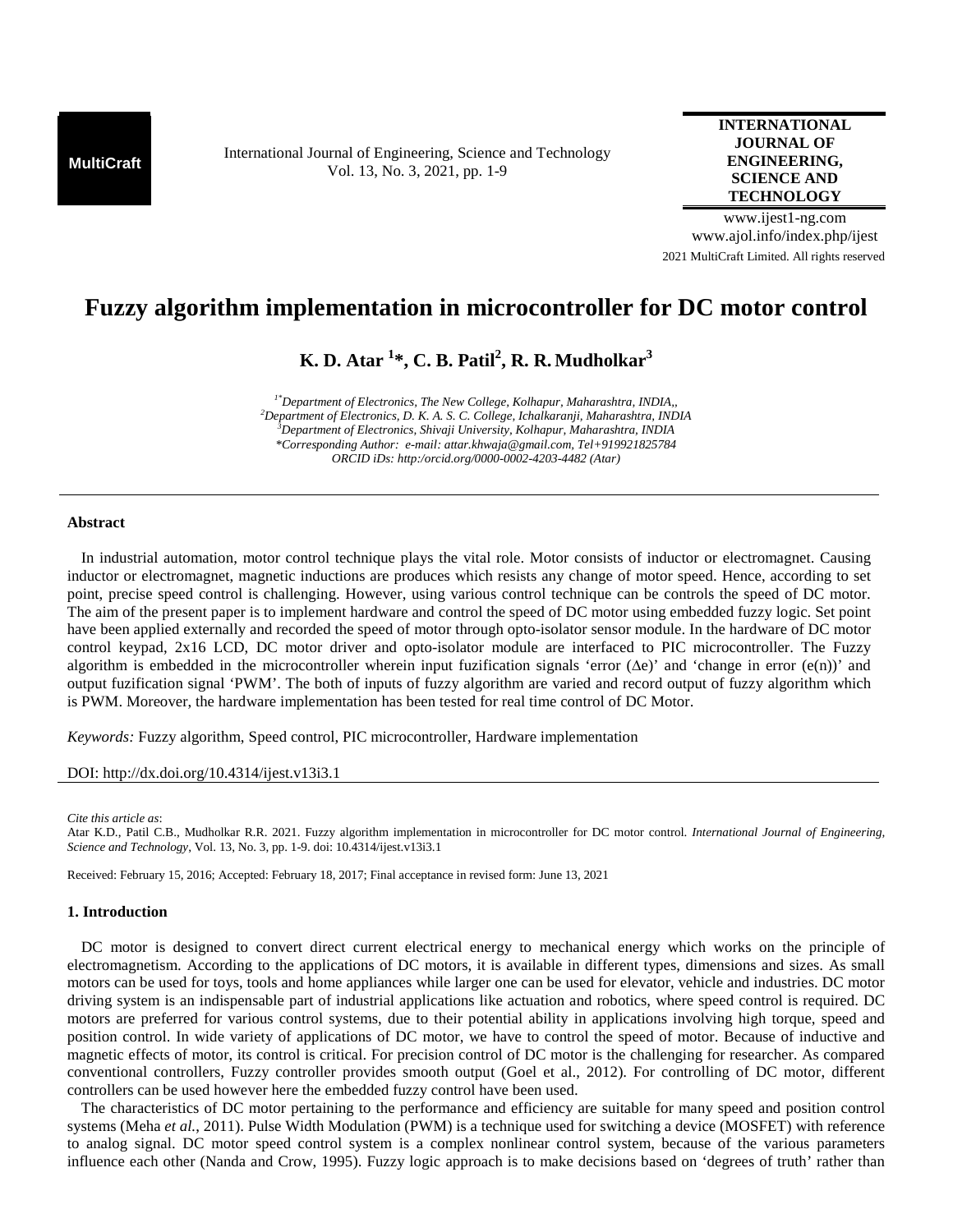the modern computer, which is based on usual '0 or 1' Boolean logic. Fuzzy logic seems closer to the way our brain works (Zadeh, 1965). Fuzzy logic is followed by three steps: fuzzification, fuzzy inference and defuzzification. Average Weighted Defuzzification (AWD) method finds the resultant PWM count. Harb and Smadi (2009) have reported the performance improvement in dc motor using fuzzy logic controller. Yan *et al.* (2012) have designed PID and fuzzy PID controller in MATLAB for DC motor speed control application. They have studied the performance of PID and fuzzy-PID controllers. Ramadan *et al.* (2014) have proposed a FPGA based DC fuzzy logic motor control. (Pravadalioglu, 2005) has designed the Simulink model of PI and fuzzy model in MATLAB and studied the performance of dc motor. Lim (1995) has implemented the fuzzy PID controller and examined the real-time experimental study of DC motor. Hanamane *et. al.* (2006) proposed the temperature control using microprocessor. He has provided the set point temperature and studied the performance of heater using fuzzy logic.

In the present paper, the Mamdani's Inference method is employed for controlling the DC motor speed. The embedded 'C' code is written for Programmable Interface Controller (PIC) 16F877A wherein two inputs one output fuzzy logic controller (FLC) with Mamdani's Inference method. In Embedded 'C' code input parameter 'error' and 'change in error' is calculated which help to increasing the degree of accuracy. However for fuzzy logic the degrees of truth:  $\omega_1$ ,  $\omega_2$ ,  $\omega_3$  and  $\omega_4$  are finds then it is used for computation of PWM. The generated PWM is applied to FET for driving of DC motor. The opto-isolator sensor module is used to measure the RPM of DC motor. The measured RPM is provided to PIC microcontroller as an input.

## **2. Block Diagram DC Motor Control System**

The output of opto-isolator sensor module is present speed of motor while the output of keypad is set point value. Present speed (R) of the DC motor and set point (S) are applied to the ADC channels  $A_1$  and  $A_2$  of PIC microcontroller. 'Error ( $e_{(n)}$ )' is the difference between present speed (R) and set point (S). According to 'previous error' (Stored error  $e_{(n-1)}$ ) and 'error  $(e_{(n)})$ ', finds the 'change in error ( $\Delta e$ )'. The fuzzy algorithm is developed for two inputs ( $e_{(n)}$  and  $\Delta e$ ) and one output (PWM count) system which is embedded in microcontroller in the form of code. When change in input occurs the fuzzy logic algorithm generates appropriate PWM count in the microcontroller. The generated counts are stored in corresponding resistor (CCPR1L) of microcontroller which is used for motor driver FET to control the speed of DC motor as shown in Figure 1.



Figure 1. Block diagram of fuzzy based DC motor control system

#### **3. Circuit Diagram Explanation of DC Motor Control System**

A 5-volt power supply is constructed for source voltage of control system. The three reset keys are interfaced to PIC 16F877A microcontroller. Out of these one key is used for resetting the circuit and other two keys are used for making of set point while it is operating as an increment and decrement logic. The OS25B10 sensor is a high performance photo interrupter consisting of light emitting diode and high sensitive phototransistor. Utilization of this sensor is for measurement of fan speed while it is considered as one input. The generated PWM through microcontroller is applied to the gate of the MOSFET IRF540 for switching. FET is works like a driver. The DC motor connected between Vcc and drain of the MOSFET and source terminal of MOSFET is connected to ground however, PWM is applied to gate of MOSFET as shown in Figure 2. In this type of circuit connection the motor speed is depends on PWM which is applied to the gate of driver. The LCD 2x16 is interfaced to microcontroller for displaying of set point, and present motor speed. The set point, PWM and present motor speed is also send to computer through max 232 for further reference.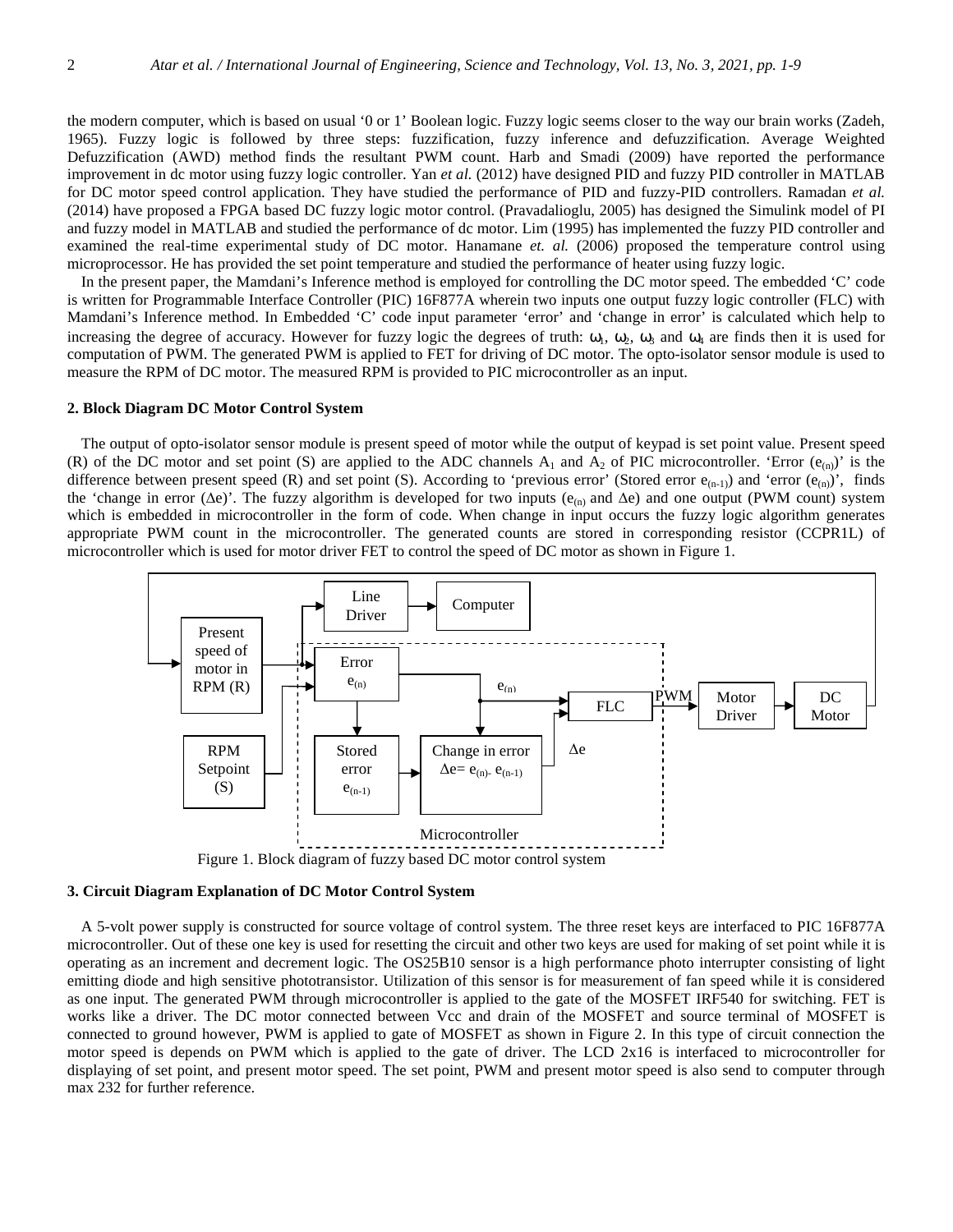

**Figure 2.** Circuit diagram of embedded fuzzy DC motor control

# **4. Fuzzy Variables**

The three variables are given to fuzzy algorithm viz. 'error' and 'change in error' as input and 'PWM' as an output. These variables and their equation with partitions are shown in Table 1.

| Variable<br>Name                | Input $\sqrt{ }$<br>Output | Universe of<br>Discourse                             | <b>Membership Function</b>                                                    | Range |
|---------------------------------|----------------------------|------------------------------------------------------|-------------------------------------------------------------------------------|-------|
|                                 |                            | Error ( $e_{(n)}$ ) Input $0 \le e_{(n)} \le 1000$ , | $\mu_{(e_{(n)})} = \frac{e_{(n)} - 500}{500}$ if $0 \le e_{(n)} \le 500$      |       |
|                                 |                            |                                                      | $\mu_{(e_{(n)})} = \frac{1000 - e_{(n)}}{1000}$ if $500 \le e_{(n)} \le 1000$ |       |
| Change in<br>error $(\Delta e)$ |                            | Input $0 \leq \Delta e \leq 10$                      | $\mu_{(\Delta e)} = \frac{\Delta e - 5}{5}$ if $0 \le \Delta e \le 5$         |       |
|                                 |                            |                                                      | $\mu_{(\Delta e)} = \frac{10 - \Delta e}{5}$ if $5 \le \Delta e \le 10$       |       |
| <b>PWM Count</b><br>(pwm)       | Output $0 \leq pwm \leq 6$ |                                                      | $\mu_{(pwm)} = \frac{pwm - 62}{62}$ if $0 \leq pwm \leq 62$                   |       |
|                                 |                            |                                                      | $\mu_{(pwm)} = \frac{125 - pwm}{63}$ if 62 \le pwm \le 125                    |       |
|                                 |                            |                                                      | $\mu_{(pwm)} = \frac{pwm - 187}{62}$ if 125 $\leq pwm \leq 187$               |       |
|                                 |                            |                                                      | $\mu_{(pwm)} = \frac{255 - pwm}{63}$ if 187 $\leq pwm \leq 255$               |       |

**Table 1.** Fuzzy Variables

*4.1 Fuzzification of signals 'error*  $(e_{(n)})$ ', 'change in error ( $\Delta e$ )' *and 'PWM*':

Fuzzification is the process of changing a real scalar value into a fuzzy degree of membership. This is achieved by the triangular membership function. The triangular membership function is the simple and easy for fuzzy algorithm. The 'error' signal range is 0-1000, partitioned into two triangular membership function entitled as Low and High.  $\omega_1$  and  $\omega_2$  are the degrees of membership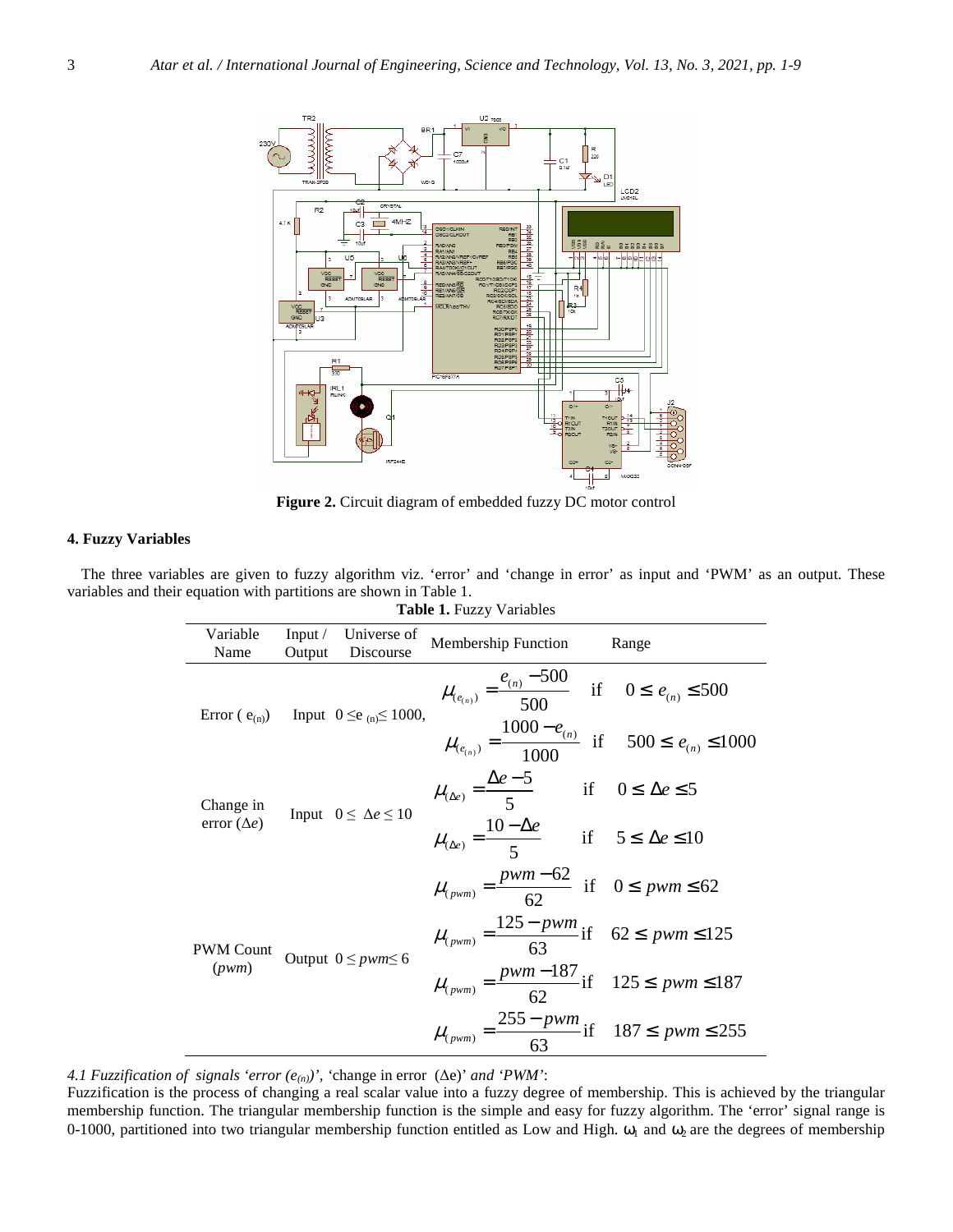function as shown in Figure 3. The fuzzification of 'change in error' signal is similar to 'error' signal except range and labels as shown in Figure 4.



# *4.2 Fuzzification PWM count signal:*

The PWM fuzzification signal is partitioned into four regions entitled as Increase, Mentain-1, Mentain-2 and Decrease. The range of fuzzification of binary counts signal is from 0 to 255, which is shown in figure 5.



Figure 5. Fuzzification of binary count signal

The PWM count is divided into four triangular shaped membership functions. Labels and ranges of the membership functions are shown in table 2.

| Obs. no. | Name of the output<br>membership function | Range of output membership<br>function in binary count |
|----------|-------------------------------------------|--------------------------------------------------------|
|          | Dec                                       | $0 - 63$                                               |
|          | Main-1                                    | 63-126                                                 |
| 3        | Main-2                                    | 126-192                                                |
| 4        | Inc                                       | 192-255                                                |

Table 2. Name and range of output membership function

#### *4.3 Fuzzy Inference System:*

Mamdani's fuzzy inference method is simple hence, it is commonly used in fuzzy methodology. It is combining fuzzified inputs according to the fuzzy rules to establish a rule strength. Finding the consequence of the rule by combining the rule strength and the output membership function and combining the consequences to get an output distribution completes the fuzzy inference process. Fuzzy Inference system is rule based system which comprising the IF-THEN format. The motor drive control knowledge is structured in form of fuzzy IF-THEN rules as shown in table 3. With reference to input signals, 'error' and 'change in error' the PWM count fuzzy logically inferred.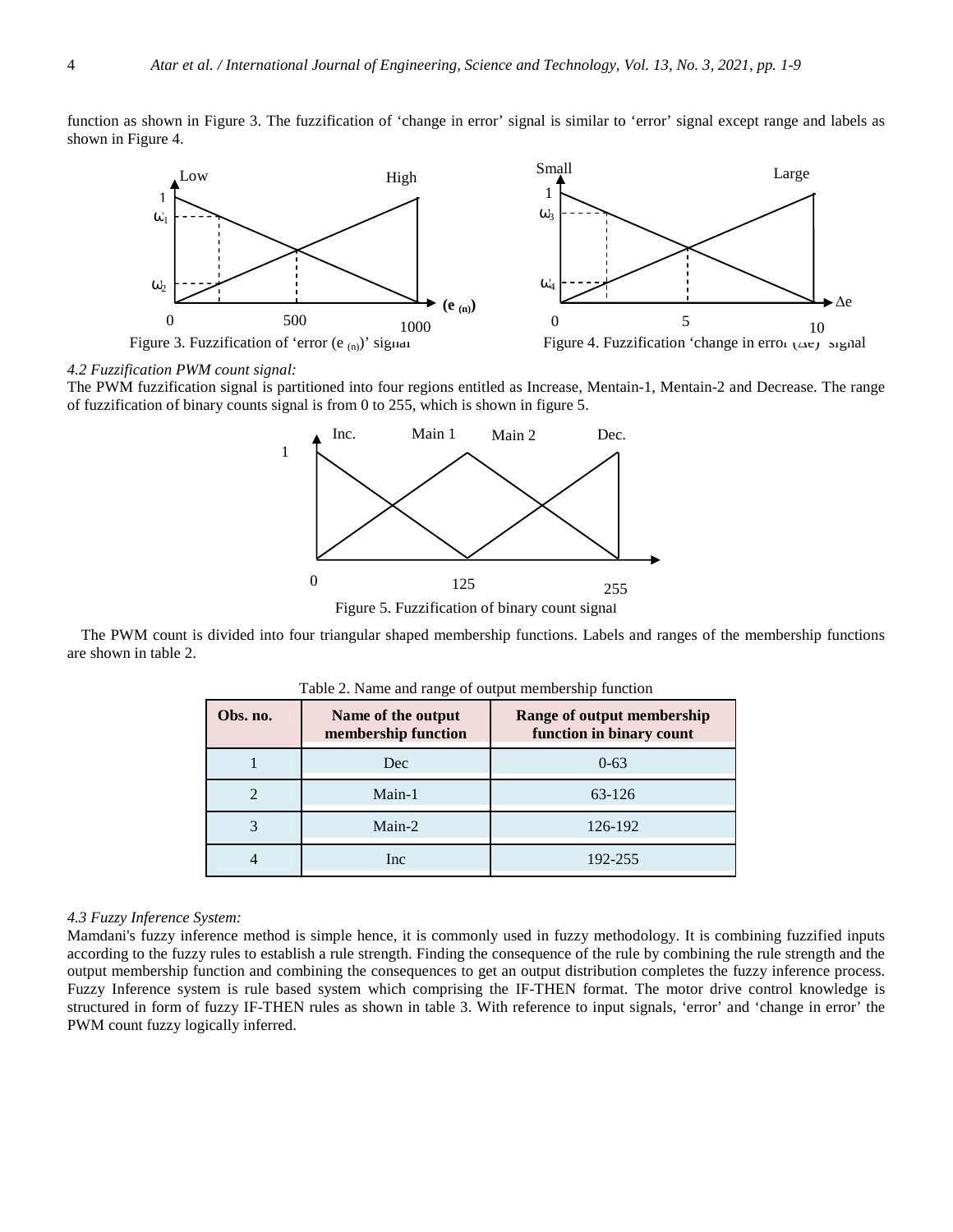| Table 3. Fuzzy rules |              |            |  |  |
|----------------------|--------------|------------|--|--|
| $C Ie ( \Delta e )$  |              |            |  |  |
| Error $(e_{(n)})$    | <b>Small</b> | Large      |  |  |
| Low                  | Maintain-2   | Increase   |  |  |
| <b>High</b>          | Decrease     | Maintain-1 |  |  |

## **5. Fuzzy Code Implementation**

The advanced electronics technology offers wide spectrum of target microcontrollers for embedding the fuzzy logic control routines. PIC microcontroller has 10-bit ADC with 4.882mV resolution which has 5V supply voltage. Notice that the ADC varies each step after variation of 4.882mV, hence maximum count of ADC is 1024. Causing we have selects the range of input fuzzification signal 'error  $(e(n))$ ' is 0 to 1000. The possible range of 'change in error' is less therefore has selects the range of input fuzzification signal change in 'error (∆e)' is 0 to 10. After generation of PWM it is stored into CCPR1L register of PIC microcontroller which is 8-bit hence selects the range of output fuzzification signal PWM is 0 to 255. During making of C- code, for 'error' signal the defined integer is x and for 'change in error' signal the defined integer is y. Similarly, for PWM the defined integer is V. W1 and W2, are the degrees of membership for 'error' signal and W3, and W4 are the degrees of membership for change in 'error' signal. 'A' is the defuzzified value that determines the PWM of PIC microcontroller. According to the first fuzzy inference rule (IF 'error' is low and 'change in error' is small THEN PWM is maintain-2), when the value of x is between 0 to 500 (x>=0 && x<=500) and the value of y is between 0 to 5 (y>=0 && y<=5) then gets the value of PWM using formula v  $=((126*w2)+(192*w1))/(w1+w2)$ . The code of the fuzzy algorithm wherein four rules are written as is shown in figure 6.

```
if(x>=0 && x<=500) 
\{ w1=1000*(x-0)/500; 
         w2=1000*(500-x)/500; 
          v=((126*w2)+(192*w1))/(w1+w2); 
   if(y>=0 && y<=5) 
\{ w3=10*(y-0)/5; 
             w4=10*(5-y)/5;v1=((126*w4)+(192*w3))/(w3+w4);
 } 
   elseif(y>=5 && y<=10) 
\{w3=10*(y-5)/5; w4=10*(10-y)/5; 
             v1=((0*w4)+(163*w3))/(w3+w4);
 } 
 } 
else if(x>=500 && x<=1000) 
\{w1=1000*(x-500)/500;
          w2=1000*(1000-x)/500; 
         v = ((192*w2) + (255*w1)) / (w1+w2);
    if(y>=0 && y<=5) 
{
               w3=10*(y-0)/5; 
              w4=10*(5-y)/5; v1=((192*w4)+(255*w3))/(w3+w4); 
 } 
    elseif(y>=5 && y<=10) 
{
              w3=10*(y-5)/5;<code>w4=10*(10-y)/5;</code>
               v1=((63*w4)+(126*w3))/(w3+w4); 
 } 
 } 
   if(v>vi)\{A=V } 
else
         A = v1;
```
Figure 6. Embedded C-code listing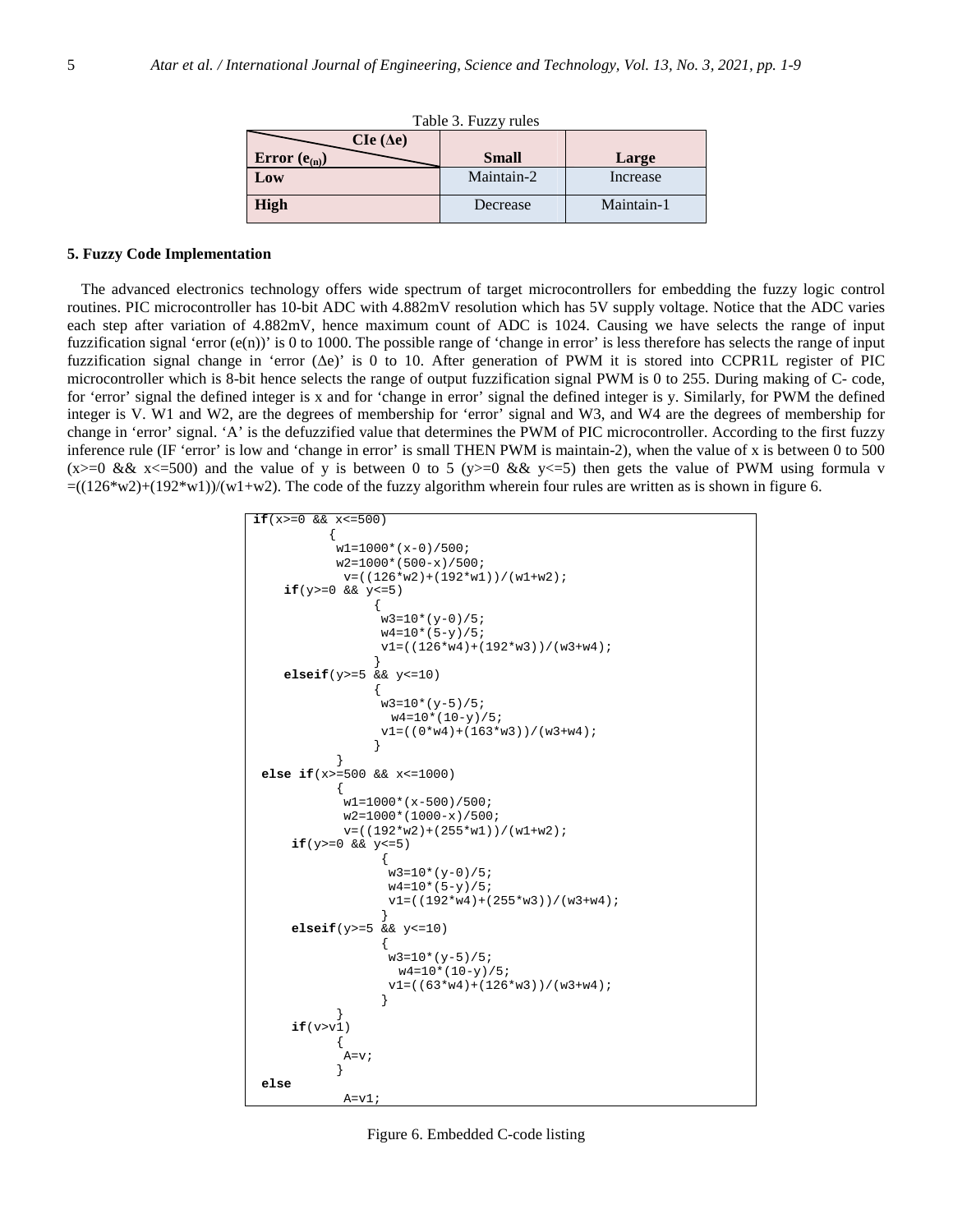In program flow of fuzzy based DC motor control, initially have to select the value of data direction register then initialize the LCD and ADC. The inputs ADC signal and set point signal are calibrated. After calibration, calculate the 'error (x)' between set point RPM (S) and current RPM (R) of DC motor. This 'error' signal is applied to fuzzy algorithm as well as same 'error' signal is stored in register as 'stored error  $(z)$ '. 'Change in error  $(y)$ ' is the difference between 'stored error  $(x1)$ ' and 'error  $(x)$ ' which is applied to fuzzy algorithm also. Obtained PWM using fuzzy inference rule is applied to gate of MOSFET as well as LCD for display as shown in Figure 7.



Figure 7. Program flow of DC motor control

The fuzzy algorithm based code is embedded into PIC 16f877A microcontroller and then this IC is used in circuit. The optoisolator sensor module, motor driver FET, max 232 and 2x16 LCD are interfaced to PIC microcontroller. The hardware implementation photo snap is shown in figure 8.



Figure 8. Hardware implementation image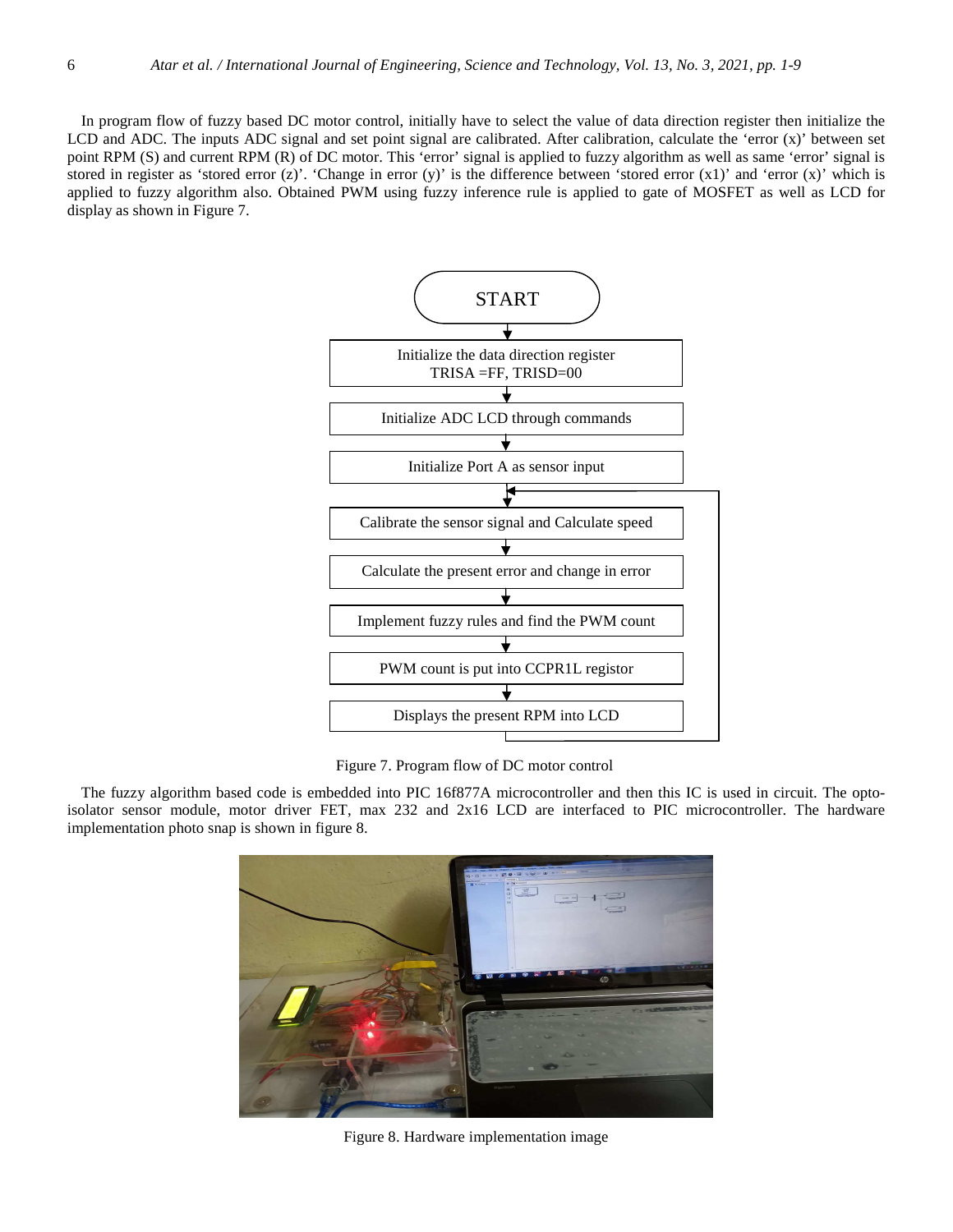## **6. Result and Discussion**

The set point RPM have been applied to microcontroller through keypad and RPM of DC motor has measured through optoisolator sensor module. The microcontroller finds the difference between set point RPM and DC motor RPM which is first input of fuzzy algorithm. The microcontroller also finds the difference between current error and previous error entitled as 'change in error' while it have applied to fuzzy algorithm as second input. The fuzzy algorithm is embedded in PIC 16F877A microcontroller wherein two input fuzzification signals 'error  $(e_{(n)})$ ' and 'change in error ( $\Delta e$ )' and one output fuzzification signal PWM. The varied 'error' signal and 'change in error' signal with obtained outputs are shown in Table 4. The one input fuzzification signal 'error' has been increases and another input fuzzification signal 'change in error' has varied randomly and then recorded the count of PWM. If input fuzzification signals 'error' and 'change in error' tries to increase or decrease then fuzzy algorithm controls the PWM and maintains the speed of DC motor which is equivalent to set point.

| Sr.<br>No. | <b>Input fuzzification</b><br>signal | <b>Input fuzzification</b><br>signal | <b>Output fuzzification</b><br>signal | <b>Motor Speed</b><br>(RPM) |
|------------|--------------------------------------|--------------------------------------|---------------------------------------|-----------------------------|
|            | $(\text{Error}(e_{(n)}))$            | (Change in error $(\Delta e)$ )      | (PWM)                                 |                             |
| 1.         | 2                                    | 0.1                                  | 162                                   | 810                         |
| 2.         | 6                                    | 1.5                                  | 163                                   | 812                         |
| 3.         | 10                                   | 0.15                                 | 161                                   | 805                         |
| 4.         | 19                                   | 0.4                                  | 160                                   | 797                         |
| 5.         | 52                                   | 0.5                                  | 157                                   | 781                         |
| 6.         | 100                                  | 0.8                                  | 152                                   | 762                         |
| 7.         | 302                                  | 0.3                                  | 133                                   | 665                         |
| 8.         | 500                                  | 1.0                                  | 117                                   | 587                         |
| 9.         | 700                                  | 6                                    | 112                                   | 560                         |
| 10.        | 800                                  | 9                                    | 104                                   | 518                         |
| 11.        | 900                                  | 3.3                                  | 122                                   | 612                         |
| 12         | 1000                                 | 9                                    | 57                                    | 283                         |

|  | Table 4. The input and output fuzzification signals |  |
|--|-----------------------------------------------------|--|
|  |                                                     |  |

The 'error' and 'change in error' signal is applied to fuzzy algorithm and obtains the appropriate PWM. This obtained PWM is applied to motor driver and recorded the speed of DC motor. Figure 9 shows the plot between motor RPM and output of fuzzy algorithm PWM. The PWM and RPMs are directly proportional to each other because Speed of DC motor is depends on PWM.



Figure 9. Graph between DC motor RPM and PWM

The microcontroller has been programmed for fuzzy PWM generation based on the set point RPM and measured RPM signals. The speed of DC motor has depends on variation of current flowing through it. In conformity with PWM, the motor driver controls the current flowing through in motor. With reference to RPM set point the embedded fuzzy algorithm generates appropriate PWM, consequently controls the speed of DC motor. RPM set point 450 have been applied to microcontroller which is depicted as blue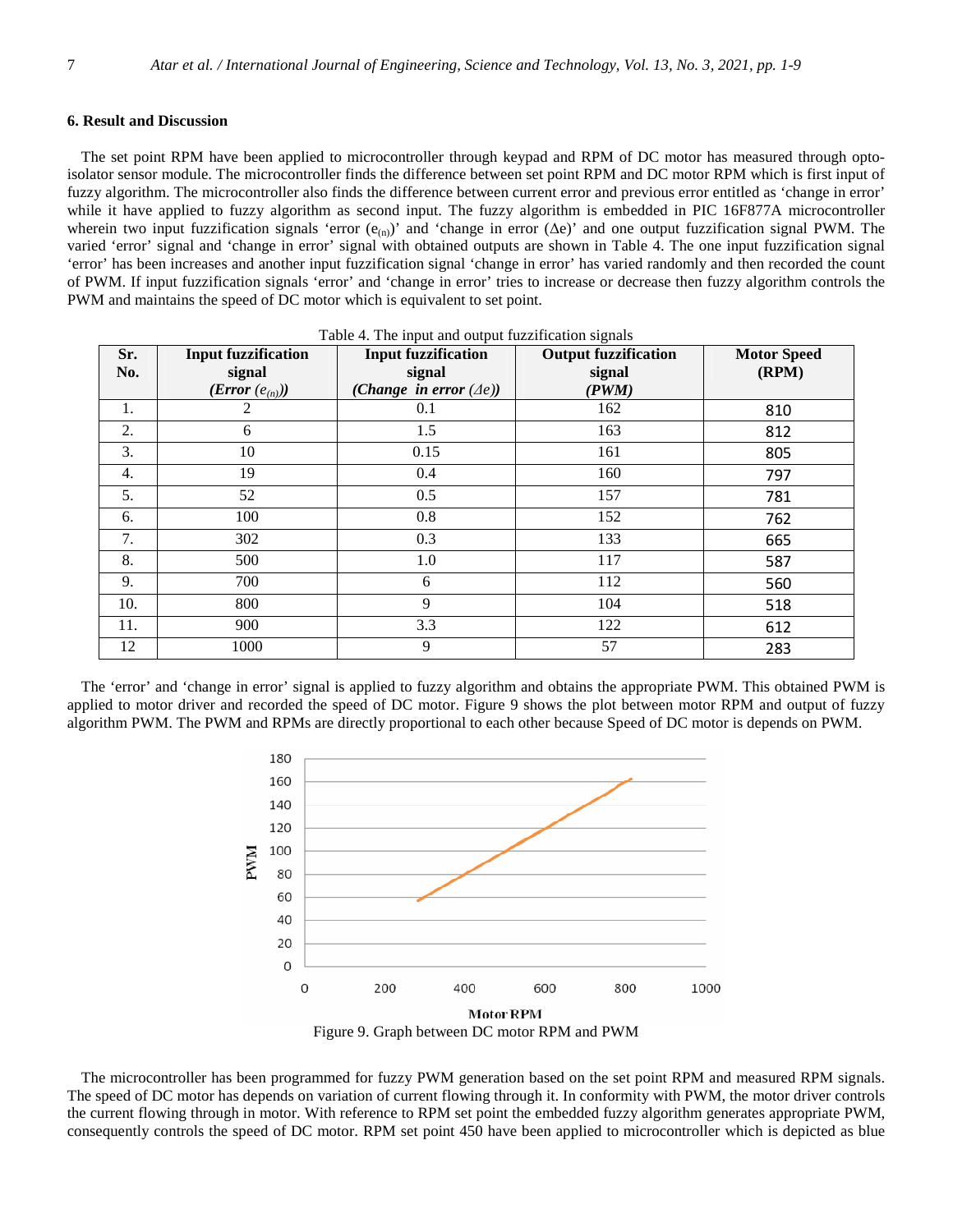color line and recorded the motor rotations per minute as shown in figure 10. Causing inductive and magnetic effect of DC motor, the observed RPMs are slightly fluctuated, but approximately equal to the set point. However, it is vicinity of set point as shown in brown color line. The fuzzy algorithm based on microcontroller provided the speed control of dc motor in linear fashion. Fuzzy logic control system is applied to DC motor control application and achieves appropriate RPM of motor because fuzzy logic is operated on the basis human thinking.



Figure 10. Graph between DC motor RPM and Time

## **7. Conclusion**

In DC motor control system, according to set point it is very difficult to achieve the speed of DC motor because magnetic induction of motor. We know that the microcontroller is operated on program logic which provides precise output. In this paper, set points have been provided to microcontroller and achieved the appropriate speed of motor. The fuzzy algorithm is embedded in microcontroller wherein two inputs 'error' and 'change in error' while one output 'PWM'. The newly involved parameter is 'change in error' Due to inputs 'error' and 'change in error, increases the degree of accuracy of fuzzy algorithm hence the obtained motor speeds are more equivalent to set points. If fuzzy algorithm is embedded in the microcontroller, it could be a cost effective solution for industrial process control. If fuzzy-PID and fuzzy type-2 controller are embedded in microcontroller then can be improve the response of motor.

## **References**

- Goel A., Uniyal A., Bahuguna A., Patwal R.S. and Ahmed H., 2012, Performance comparison of PID and fuzzy logic controller using different defuzzification techniques for positioning control of DC motors, *Journal of Information Systems and Communication*, Vol. 3, pp 235-238.
- Harb A.M. and Smadi I.A., 2009, Tracking control of DC motors via mimo nonlinear fuzzy control, *Chaos, Solitons and Fractals*, Vol. 42, No. 2, pp. 702–710. https://doi.org/10.1016/j.chaos.2009.01.037
- Hanamane M.D., Mudholkar R.R., Jadhav B.T. and Savant S.R., 2006, Implementation of fuzzy temperature control using microprocessor, *Journal of Scientific and Industrial Research*, Vol. 65, pp.142-147.
- Lim C.M., 1995, Implementation and experimental study of a fuzzy logic controller for dc motors, *Computers in Industry*, Vol. 26, No. 1, pp. 93–96. https://doi.org/10.1016/0166-3615(95)80009-3
- Meha S.A., Haziri B., Gashi L.N., Fejzullahu B., 2011, Controlling DC motor speed using PWM from C# windows application, In *Proceedings of 15th International Research/Expert Conference "Trends in the Development of Machinery and Associated Technology", TMT 2011*, Prague, Czech Republic, pp. 481-484.
- Nanda A, Crow M.L., 1995, An energy based approach to under voltage load shedding, *Electric Power Systems Research*, Vol. 32, pp. 11-18. https://doi.org/10.1016/0378-7796(94)00890-G
- Pravadalioglu S., 2005, Single-chip fuzzy logic controller design and an application on a permanent magnet dc motor, *Engineering Applications of Artificial Intelligence*, Vol. 18, No. 7, pp. 881–890. https://doi.org/10.1016/j.engappai.2005.03.004
- Ramadan E.A.M., El-Bardini M., El-Rabaie N.M., Fkirin M.A., 2014, Embedded system based on a real time fuzzy motor speed controller, *Ain Shams Engineering Journal*, Vol. 5, No. 2, pp. 399-409. https://doi.org/10.1016/j.asej.2013.10.001
- Yan W., Wang D., Ji P. and Li W., 2012, The PWM speed regulation of DC motor based on intelligent control, *Engineering Procedia,* Vol. 3, Pp.259 – 267. https://doi.org/10.1016/j.sepro.2011.11.028
- Zadeh L. A., 1965, Fuzzy sets, *Information and Control*, Vol. 8, pp. 338–353. https://doi.org/10.1016/S0019-9958(65)90241-X